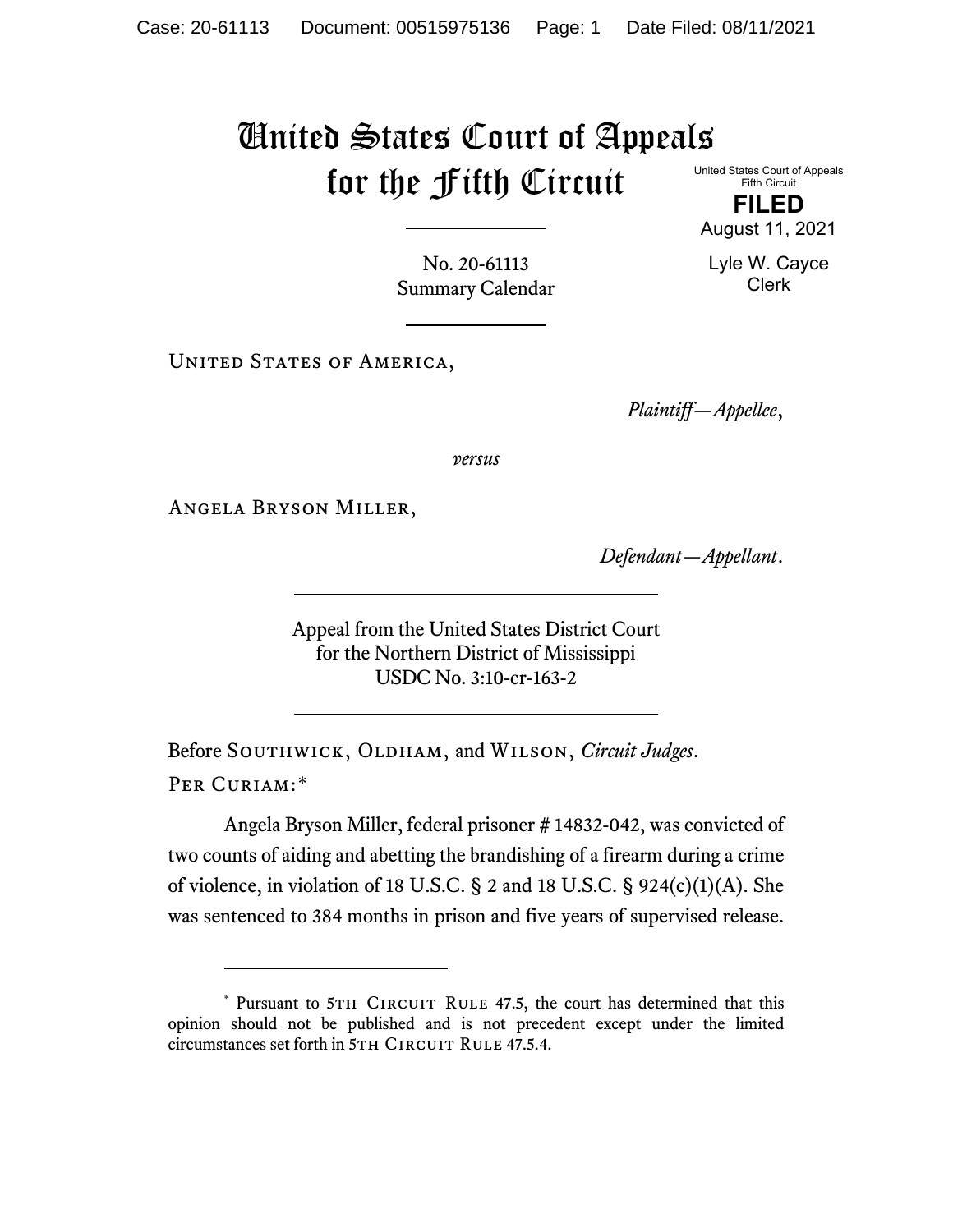## No. 20-61113

She now appeals the denial of her compassionate-release motion filed under 18 U.S.C. § 3582(c)(1)(A).

We review the denial of a  $\S$  3582(c)(1)(A) motion for abuse of discretion. *See United States v. Chambliss*, 948 F.3d 691, 693 (5th Cir. 2020). A district court disposing of such a motion is bound only by § 3582(c)(1)(A)(i) and the 18 U.S.C. § 3553(a) sentencing factors. *See United States v. Shkambi*, 993 F.3d 388, 393 (5th Cir. 2021).

Miller claims the district court committed a wide-variety of errors. She says the district court (1) failed to consider her heightened susceptibility to COVID-19 given her various illnesses; (2) inappropriately weighed the § 3553(a) factors and failed to give due weight to the First Step Act's nonretroactive amendment to § 924(c); and (3) inappropriately weighed her codefendant's recantation of inculpatory statements. [1](#page-1-0)

Miller failed to establish that the district court "base[d] its decision on an error of law or a clearly erroneous assessment of the evidence." *Chambliss*, 948 F.3d at 693 (quotation omitted). Instead, Miller claims that the district court should have weighed the § 3553(a) factors differently and should have deemed her  $\S$  3582(c)(1)(A)(i) argument more compelling. But that is not a basis for overturning the district court. *See United States v. Malone*, 828 F.3d 331, 342 (5th Cir. 2016) ("Though Appellant[] may disagree with how the district court balanced the § 3553(a) factors, [her

<span id="page-1-0"></span> $<sup>1</sup>$  Miller also claims that a sentence reduction is merited because she is the caretaker</sup> for her aging parents. She failed to raise this argument before the district court, and we therefore do not consider it here. *See Theriot v. Par. of Jefferson*, 185 F.3d 477, 491 n.26 (5th Cir. 1999) ("An appellate court may not consider new evidence furnished for the first time on appeal and may not consider facts which were not before the district court at the time of the challenged ruling.").